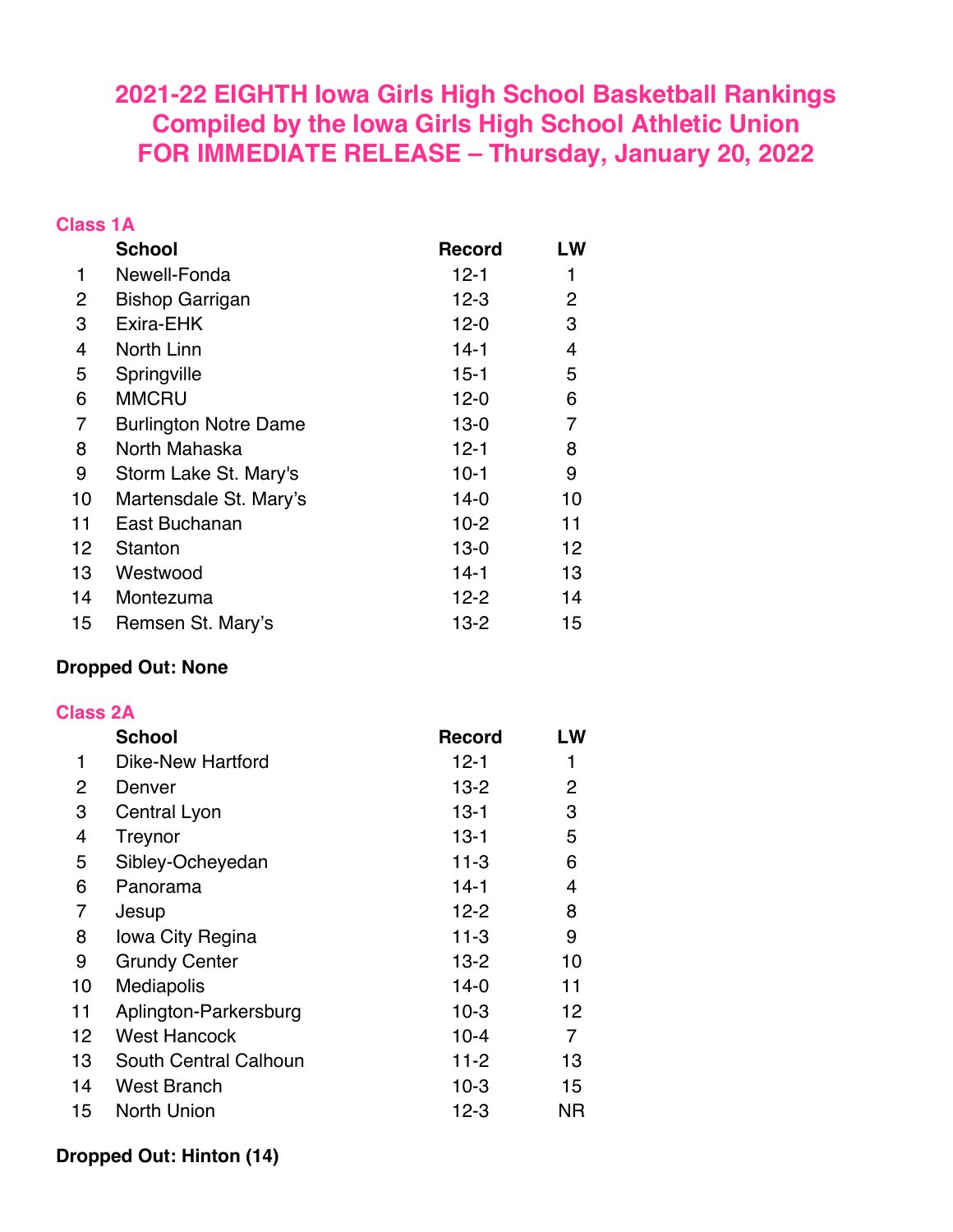| <b>Class 3A</b> |                                    |               |    |
|-----------------|------------------------------------|---------------|----|
|                 | <b>School</b>                      | <b>Record</b> | LW |
| 1               | <b>Unity Christian</b>             | $13-1$        | 1  |
| 2               | West Lyon                          | $13-0$        | 2  |
| 3               | Sergeant Bluff-Luton               | $11 - 2$      | 6  |
| 4               | <b>Ballard</b>                     | $12 - 3$      | 3  |
| 5               | <b>Estherville-Lincoln Central</b> | $13-2$        | 4  |
| 6               | Center Point-Urbana                | $11 - 2$      | 5  |
| 7               | <b>West Marshall</b>               | $14-1$        | 7  |
| 8               | West Liberty                       | $10-3$        | 9  |
| 9               | <b>Forest City</b>                 | 11-3          | 8  |
| 10              | <b>Roland-Story</b>                | $10-3$        | 12 |
| 11              | Cherokee                           | $10-5$        | 11 |
| 12              | Clear Lake                         | $8 - 3$       | 10 |
| 13              | Harlan                             | $9 - 4$       | 13 |
| 14              | Monticello                         | $11 - 3$      | 14 |
| 15              | Williamsburg                       | $10-5$        | 15 |

# **Dropped Out: None**

#### **Class 4A**

|    | <b>School</b>               | <b>Record</b> | LW |
|----|-----------------------------|---------------|----|
| 1  | Glenwood                    | $11 - 1$      |    |
| 2  | <b>Bishop Heelan</b>        | $12 - 1$      | 2  |
| 3  | North Polk                  | $14-1$        | 3  |
| 4  | <b>Dallas Center-Grimes</b> | $10-3$        | 4  |
| 5  | Indianola                   | $10-3$        | 5  |
| 6  | Grinnell                    | $11 - 1$      | 6  |
| 7  | <b>Cedar Rapids Xavier</b>  | $9 - 4$       | 7  |
| 8  | <b>North Scott</b>          | $10 - 4$      | 8  |
| 9  | <b>Waverly-Shell Rock</b>   | $10-3$        | 9  |
| 10 | <b>Central DeWitt</b>       | $10 - 4$      | 10 |
| 11 | Spencer                     | $10-3$        | 11 |
| 12 | Keokuk                      | $10-3$        | 12 |
| 13 | Pella                       | $9 - 4$       | 13 |
| 14 | <b>Benton Community</b>     | $11-3$        | 14 |
| 15 | <b>Bondurant-Farrar</b>     | 7-5           | ΝR |

# **Dropped Out: Norwalk (15)**